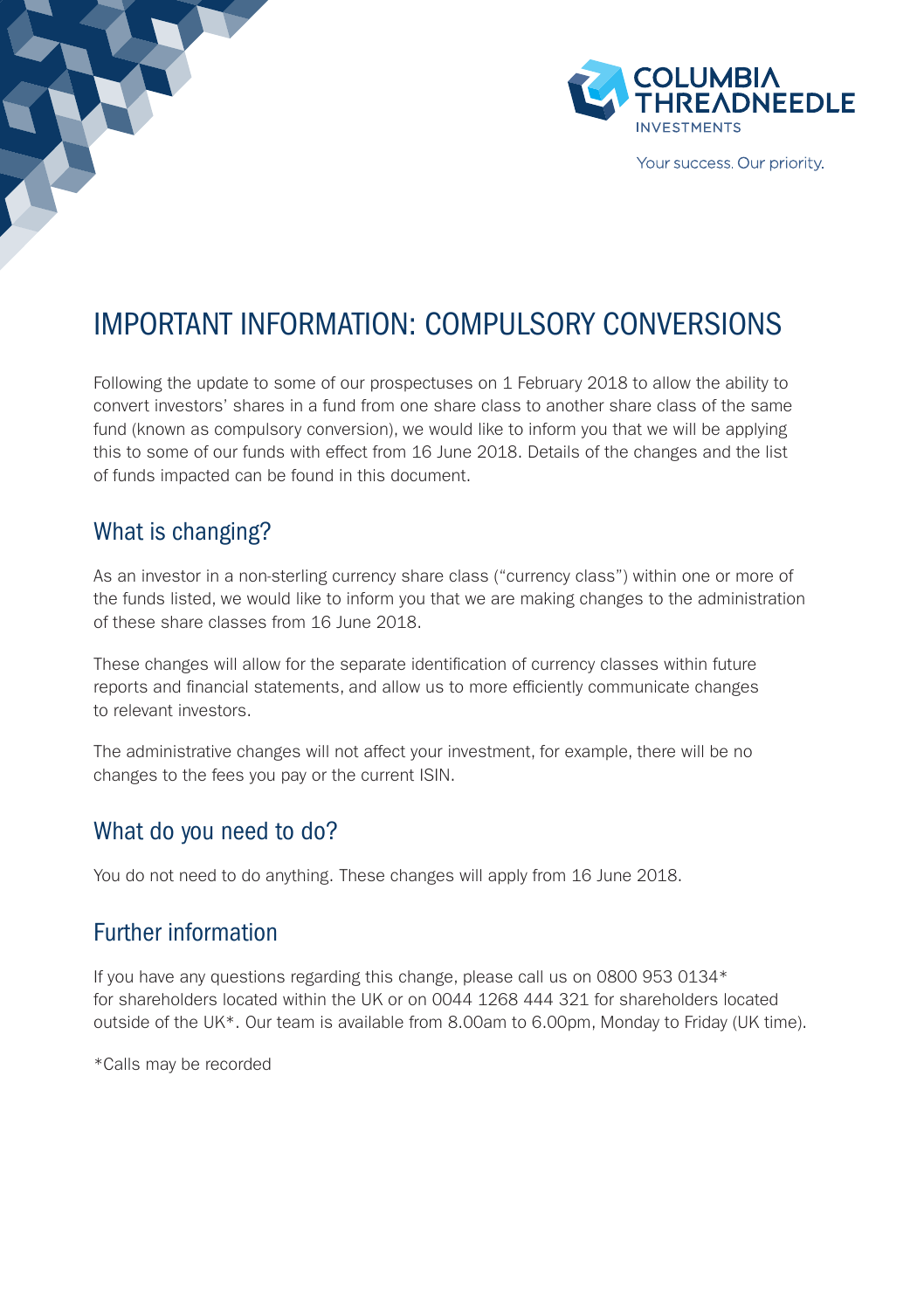| <b>Fund Name</b>                                              | <b>Share Class Name</b>    | <b>Currency</b> | <b>ISIN</b>  |
|---------------------------------------------------------------|----------------------------|-----------------|--------------|
| <b>Threadneedle American Extended</b><br><b>Alpha Fund</b>    | Institutional Accumulation | <b>EUR</b>      | GB00B28CNC41 |
|                                                               | Institutional Accumulation | <b>USD</b>      | GB00B28CMX88 |
|                                                               | <b>Retail Accumulation</b> | <b>EUR</b>      | GB00B28CN800 |
|                                                               | <b>Retail Accumulation</b> | <b>USD</b>      | GB00B28CMR29 |
|                                                               | Z Accumulation             | <b>USD</b>      | GB00B7S7GL44 |
| <b>Threadneedle American Fund</b>                             | Institutional Accumulation | <b>EUR</b>      | GB00B0WH6Y49 |
|                                                               | Institutional Accumulation | <b>USD</b>      | GB0030809791 |
|                                                               | <b>Retail Accumulation</b> | EUR             | GB00B0WGW982 |
|                                                               | <b>Retail Accumulation</b> | <b>USD</b>      | GB0002769429 |
|                                                               | Retail Income              | <b>EUR</b>      | GB00B0H6B633 |
|                                                               | Z Accumulation             | <b>USD</b>      | GB00B97R4Q05 |
| <b>Threadneedle American Select Fund</b>                      | Institutional Accumulation | <b>USD</b>      | GB0030809809 |
|                                                               | <b>Retail Accumulation</b> | <b>EUR</b>      | GB00B0WGWP49 |
|                                                               | <b>Retail Accumulation</b> | <b>USD</b>      | GB0002769536 |
|                                                               | Retail Income              | <b>EUR</b>      | GB00B0H6C938 |
|                                                               | Z Accumulation             | <b>EUR</b>      | GB00B8FNNZ59 |
|                                                               | Z Accumulation             | <b>USD</b>      | GB00B8C19S70 |
| <b>Threadneedle American Smaller</b><br><b>Companies Fund</b> | Institutional Accumulation | <b>USD</b>      | GB0030809916 |
|                                                               | <b>Retail Accumulation</b> | EUR             | GB00B0WGY707 |
|                                                               | <b>Retail Accumulation</b> | <b>USD</b>      | GB0002769643 |
|                                                               | Retail Income              | <b>EUR</b>      | GB00B0H6DT06 |
|                                                               | Z Accumulation             | <b>USD</b>      | GB00BJS8S049 |
| <b>Threadneedle Asia Fund</b>                                 | Institutional Accumulation | <b>EUR</b>      | GB00B0WH6H73 |
|                                                               | Institutional Accumulation | <b>USD</b>      | GB0030810799 |
|                                                               | <b>Retail Accumulation</b> | EUR             | GB00B0WGVL36 |
|                                                               | <b>Retail Accumulation</b> | <b>USD</b>      | GB0002770203 |
|                                                               | Z Accumulation             | <b>USD</b>      | GB00BJS8S155 |
| <b>Threadneedle European Select Fund</b>                      | Institutional Accumulation | <b>EUR</b>      | GB0030810138 |
|                                                               | Institutional Income       | <b>EUR</b>      | GB00BWCH5293 |
|                                                               | <b>Retail Accumulation</b> | <b>EUR</b>      | GB0002771169 |
|                                                               | <b>Retail Accumulation</b> | <b>USD</b>      | GB00BPZ55B07 |
|                                                               | Retail Income              | EUR             | GB00BWCH5186 |
|                                                               | Z Accumulation             | <b>EUR</b>      | GB00B9MB3P97 |
|                                                               | Z Accumulation             | <b>USD</b>      | GB00BPZ55981 |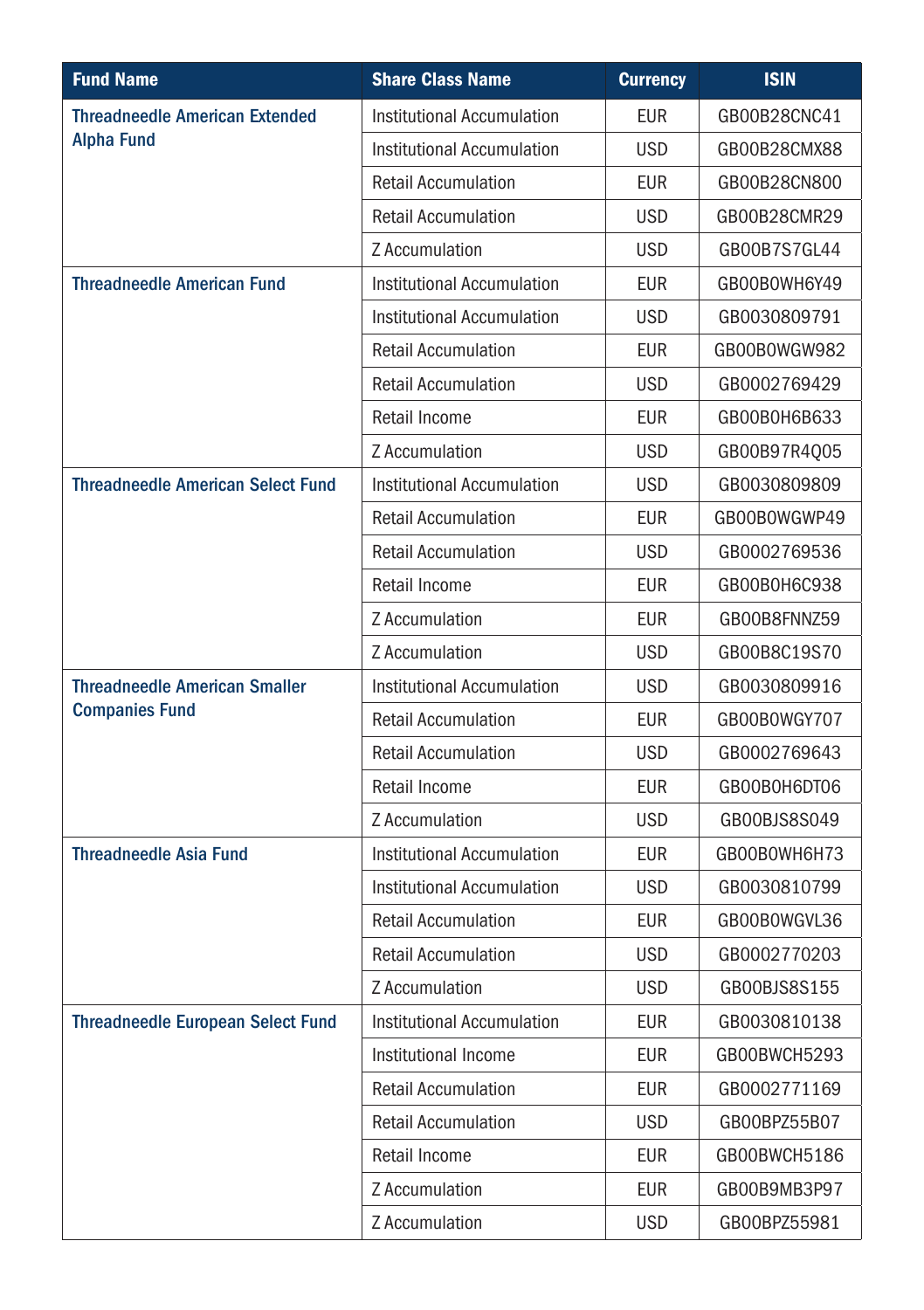| <b>Fund Name</b>                                                  | <b>Share Class Name</b>            | <b>Currency</b> | <b>ISIN</b>  |
|-------------------------------------------------------------------|------------------------------------|-----------------|--------------|
| <b>Threadneedle European Smaller</b><br><b>Companies Fund</b>     | Institutional Accumulation         | <b>EUR</b>      | GB0030810245 |
|                                                                   | <b>Retail Accumulation</b>         | <b>EUR</b>      | GB0002771383 |
|                                                                   | Retail Income                      | <b>EUR</b>      | GB00B0H6D894 |
|                                                                   | Z Accumulation                     | <b>EUR</b>      | GB00B96Q7B45 |
|                                                                   | Z Income                           | <b>EUR</b>      | GB00BYNBTF55 |
| <b>Threadneedle Global Emerging</b><br><b>Markets Equity Fund</b> | Institutional Accumulation         | <b>EUR</b>      | GB00B119QM69 |
|                                                                   | Institutional Accumulation         | <b>USD</b>      | GB00B119QN76 |
|                                                                   | <b>Retail Accumulation</b>         | EUR             | GB00B1190P90 |
|                                                                   | <b>Retail Accumulation</b>         | <b>USD</b>      | GB00B119QQ08 |
| <b>Threadneedle Global Equity</b><br><b>Income Fund</b>           | Institutional Accumulation         | <b>EUR</b>      | GB00B1Z2NS66 |
|                                                                   | Institutional Income               | <b>EUR</b>      | GB00B1Z2NP36 |
|                                                                   | <b>Retail Accumulation</b>         | EUR             | GB00B1Z2NR59 |
|                                                                   | <b>Retail Accumulation</b>         | <b>USD</b>      | GB00B1Z2NC07 |
|                                                                   | Retail Income                      | EUR             | GB00B1Z2NM05 |
|                                                                   | Retail Income                      | <b>USD</b>      | GB00B1Z2MZ68 |
|                                                                   | Z Accumulation                     | <b>EUR</b>      | GB00BMHTLG62 |
|                                                                   | Z Accumulation                     | <b>USD</b>      | GB00BMHTLH79 |
|                                                                   | Z Income                           | EUR             | GB00B8DFFW47 |
|                                                                   | Institutional Income               | <b>USD</b>      | GB00B1Z2N865 |
|                                                                   | Institutional Accumulation         | <b>USD</b>      | GB00B1Z2NG45 |
|                                                                   | Z Income                           | <b>USD</b>      | GB00B96MSC09 |
| <b>Threadneedle Global Extended</b><br><b>Alpha Fund</b>          | Institutional Accumulation         | EUR             | GB00B3B0F598 |
|                                                                   | Institutional Accumulation         | <b>USD</b>      | GB00B3B0F713 |
|                                                                   | <b>Retail Accumulation</b>         | <b>EUR</b>      | GB00B3B0FD70 |
|                                                                   | <b>Retail Accumulation USD 3DP</b> | <b>USD</b>      | GB003DP00094 |
|                                                                   | <b>Retail Accumulation</b>         | <b>USD</b>      | GB00B3B0FG02 |
| <b>Threadneedle Global Select Fund</b>                            | Institutional Accumulation         | <b>EUR</b>      | GB00B3KZX518 |
|                                                                   | Institutional Accumulation         | <b>USD</b>      | GB00B3KZX625 |
|                                                                   | <b>Retail Accumulation</b>         | <b>EUR</b>      | GB00B0WHN872 |
|                                                                   | <b>Retail Accumulation</b>         | <b>USD</b>      | GB0002769312 |
|                                                                   | Z Accumulation                     | <b>USD</b>      | GB00B9283R20 |
| <b>Threadneedle UK Absolute Alpha</b><br><b>Fund</b>              | Institutional Accumulation         | <b>EUR</b>      | GB00B550SH29 |
|                                                                   | <b>Retail Accumulation</b>         | <b>EUR</b>      | GB00B53CDN14 |
| <b>Threadneedle UK Fund</b>                                       | Z Income                           | <b>EUR</b>      | GB00BN895937 |